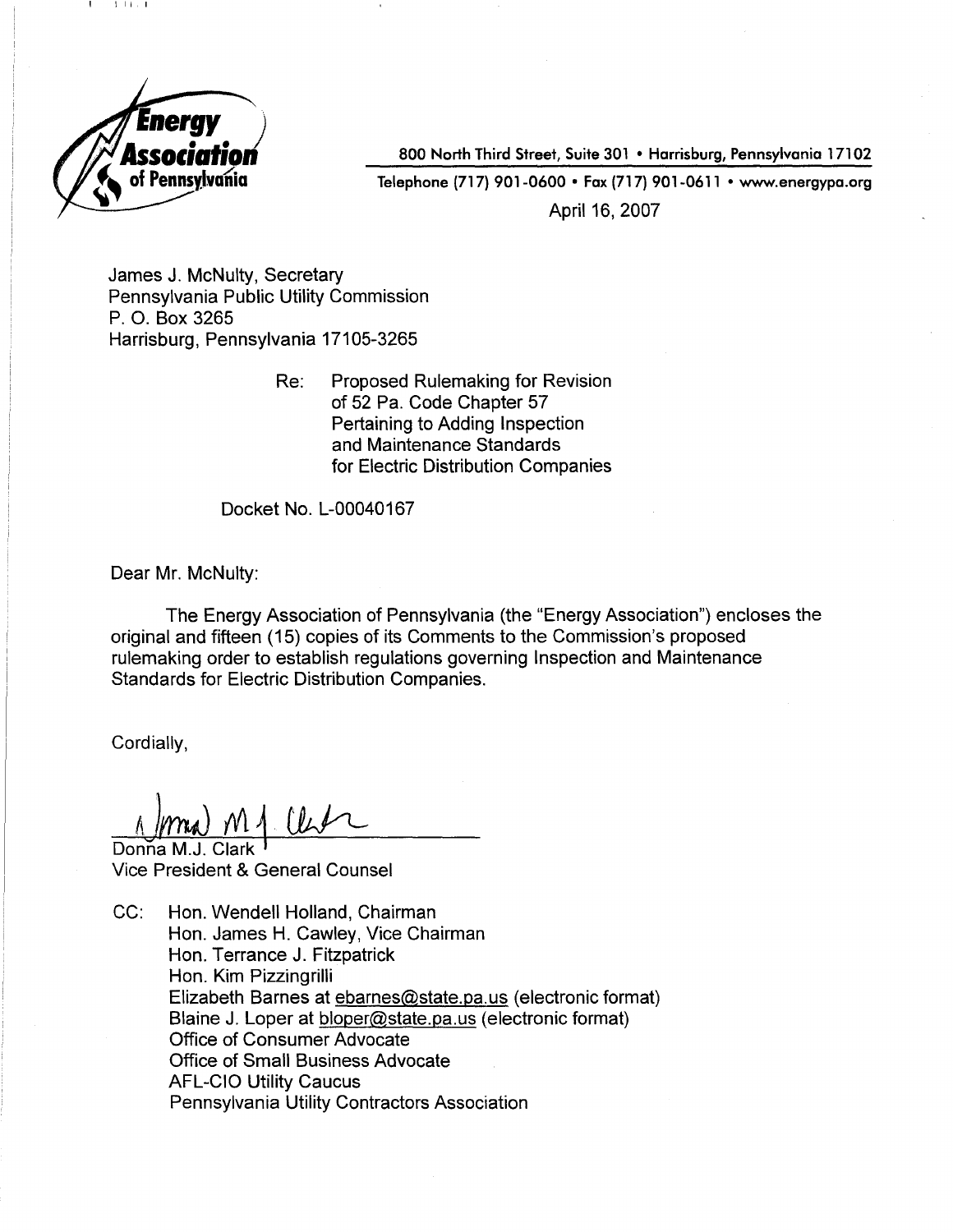# BEFORE THE PENNSYLVANIA PUBLIC UTILITY COMMISSION

 $\ddot{\phantom{a}}$ 

Proposed Rulemaking for Revision of 52 Pa. Code Chapter 57 Pertaining to Adding Inspection and Maintenance Standards for Electric Distribution Companies

 $\mathbf{I}$ 

L-00040167

COMMENTS of the ENERGY ASSOCIATION of PENNSYLVANIA to PROPOSED RULEMAKING ORDER RE: INSPECTION AND MAINTENANCE STANDARDS and COMMISSION'S TECHNICAL CONFERENCE AND COMMENTS JANUARY 22, 2007

> J. Michael Love President and CEO E-Mail: mlove@energypa.org

Donna M. J. Clark Vice President and General Counsel E-Mail: dclark@energypa.org

ENERGY ASSOCIATION OF PENNSYLVANIA 800 North Third Street, Suite 301 APC Building Harrisburg, PA 17102 Phone: (717) 901-0600 Facsimile: (717) 901-0611

Date: April 16, 2007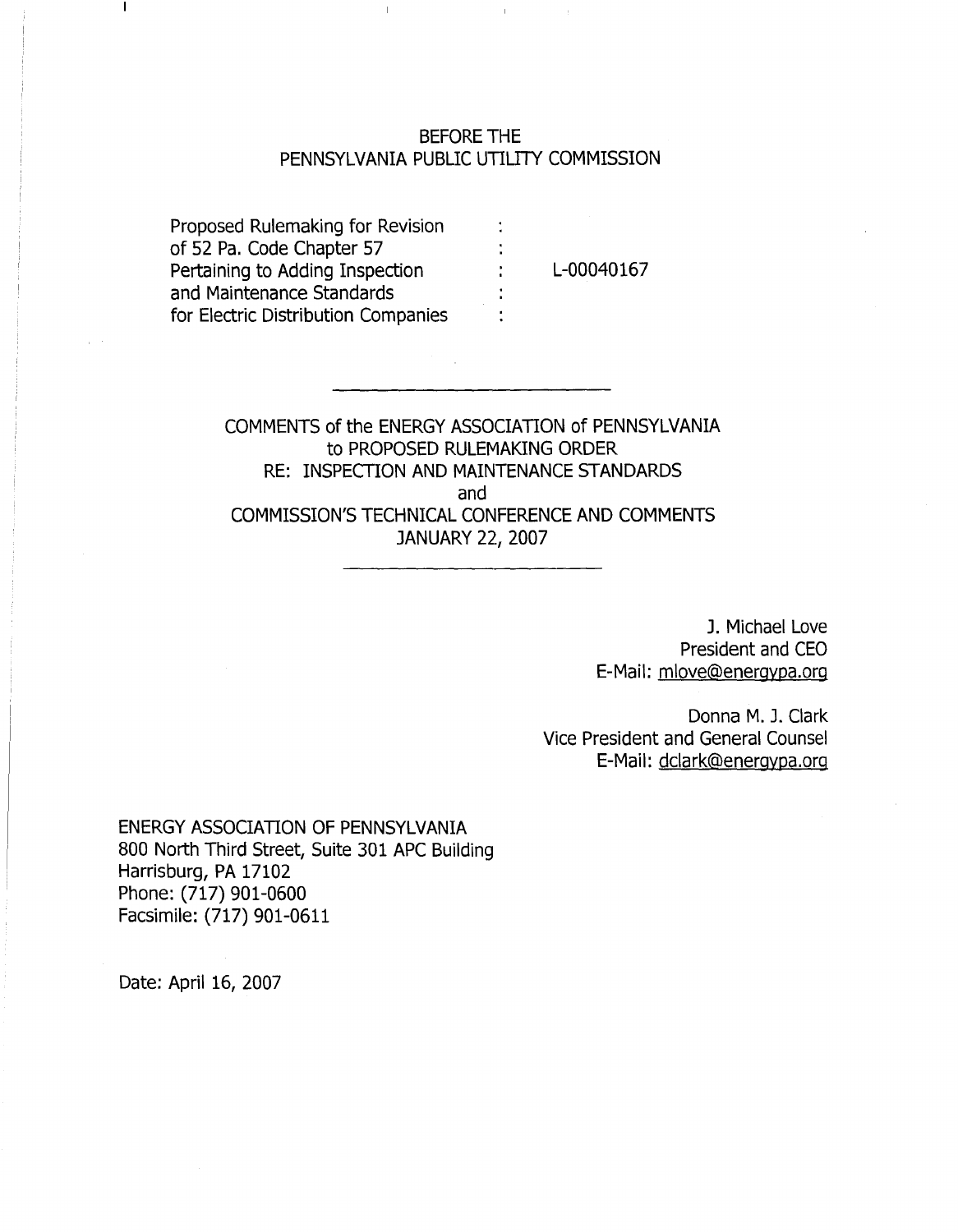### **I. BACKGROUND**

 $\mathbf{I}$ 

On April 21, 2006, the Pennsylvania Public Utility Commission (Commission) entered a Proposed Rulemaking Order formally commencing a process to establish regulations governing Inspection and Maintenance Standards for Electric Distribution Companies ("EDCs"). The Proposed Rulemaking Order was published in the *Pennsylvania Bulletin* on October 7, 2006, with comments due thirty (30) days following publication on November 6, 2006. On December 16, 2006, a notice was published in the Pennsylvania Bulletin that public comments will be accepted until April 16, 2007 on the proposed revisions to Pa. Code Chapter 57. Then on January 22, 2007, the Commission hosted a Technical Conference to receive additional input. The Commission also requested responses to certain questions via its January 19, 2007 Secretarial Letter.

The Energy Association of Pennsylvania ("EAPA" or "Association'') represents the interests of the Commonwealth's PUC-regulated electric distribution companies listed below.<sup>1</sup> EAPA actively participated in an earlier Rulemaking Order at L-00030161 which amended the EDCs'reliability reporting requirements referenced by the Commission in the instant Proposed Rulemaking Order. EAPA previously filed comments on February 9, 2005 on behalf of its members on matters related to the Advance Notice of Proposed Rulemaking Pertaining to Adding Inspection and Maintenance Standards for the Electric Distribution Companies, Docket No. L-00040167. Reply Comments were filed by EAPA

<sup>&</sup>lt;sup>1</sup> EDC members supporting these Comments include Allegheny Power, Citizens' Electric Co., Duquesne Light Co., Metropolitan Edison Co., Pennsylvania Electric Co., Pennsylvania Power Co., PECO Energy Co., Pike County Light & Power Co., PPL Electric Utilities Corporation, UGI Utilities, Inc.-Electric Division, and Wellsboro Electric Co.

G:\Reliability Issues - Electric\Inspection and Maintenance Standards\Comments Due 4-16-07 20070416 FINAL EAPA's Comments on IM 4-16-07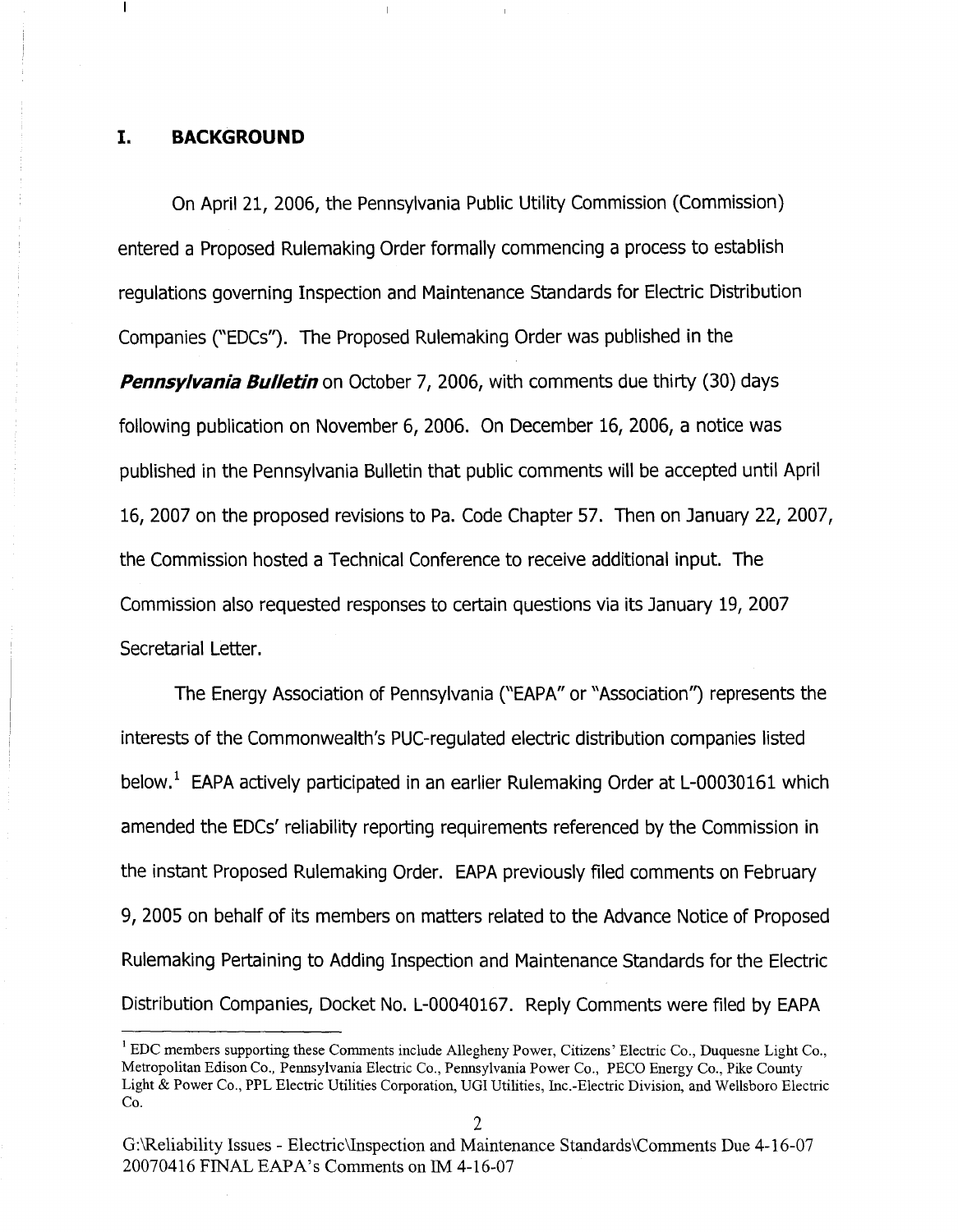to the Advanced Notice, on March 11, 2005. EAPA filed comments on November 6, 2006 related to the instant Notice of Proposed Rulemaking Pertaining to Adding Inspection and Maintenance Standards for the Electric Distribution Companies at Docket No. L-00040167. EAPA incorporates by reference its previously filed comments.

## **II. INTRODUCTION AND OVERVIEW OF COMMENTS**

Т

EAPA and its member companies seek language changes to the proposed regulations to allow each EDC to file a specific Inspection and Maintenance plan, thereby providing flexibility to each EDC to develop, *inter alia*, appropriate line clearance and maintenance cycles. Specifying time cycles in regulations ignores technological advances that will improve transmission and distribution system maintenance programs, rendering mandated time cycles obsolete and outdated.

Since the Commission has previously mandated reliability performance benchmarks<sup>2</sup> that an EDC must satisfy, a method to measure whether a particular electric distribution system is safe and reliable already exists. Additional prescriptive regulation is not necessary. The Commission has numerous opportunities to review system performance through quarterly and annual reliability reports, customer complaints, customer satisfaction surveys and individual company meetings. The Quarterly Reliability Reports provide timely information on reliability performance, apprising the Commission of ongoing EDC reliability performances. Yet another opportunity for review available to the Commission is the audit of the EDC's Operation

<sup>&</sup>lt;sup>2</sup> Docket No. M-00991220 Amended Reliability Benchmarks Standards - Order Entered May 11, 2004 3

G:\Re1iability Issues - Electric\Inspection and Maintenance Standards\Comments Due 4-16-07 20070416 FINAL EAPA's Comments on 1M4-16-07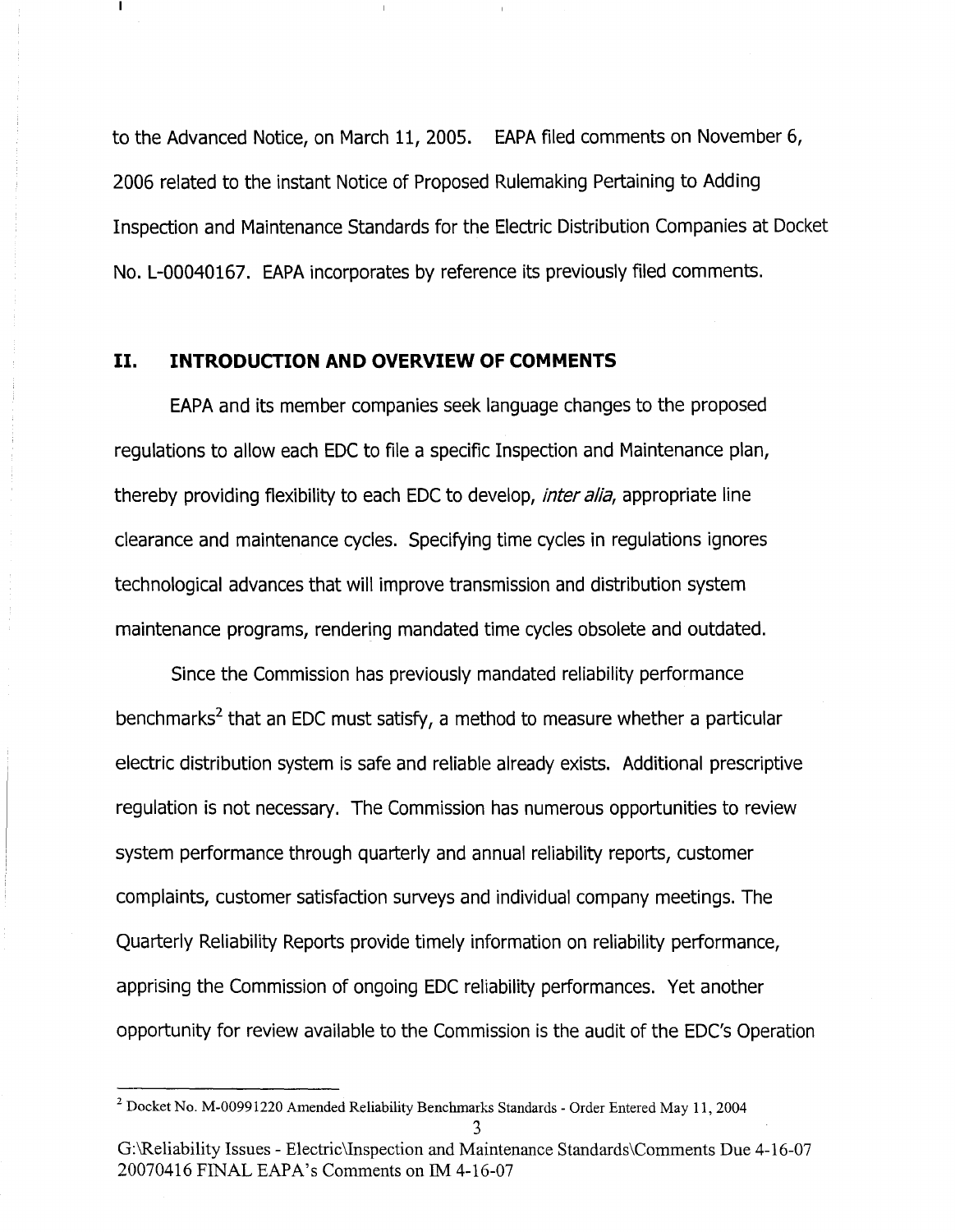& Maintenance practices. Mandated management effectiveness and operating efficiency audits are conducted every five to eight years. $3$  After the management audit is completed the EDCs must furnish the Commission yearly progress reports on the audit recommendations. Approximately two to four years after the management audit, the Commission conducts a management efficiency investigation at the EDC to monitor the progess of the management audit recommendations, resulting in another report reviewing the EDCs management effectiveness and operating efficiency.

The instant proposed Inspection and Maintenance Standards have been published without the input of industry expertise or the completion of a cost/benefit analysis to support such prescriptive requirements.<sup>4</sup> EAPA members estimate that, if the originally proposed regulations are implemented, the added expense to Pennsylvania ratepayers over and above current Inspection and Maintenance practices will exceed **\$15.3 million per year** with little or no assurance of improved electric service reliability. Additional ideas proposed by the AFL-CIO and OCA for equipment, substation and vault inspections add \$94.7 million more to the cost. There is no factual, legal, operational or customer service reason to inflict \$170 million in annual rate increases.

By way of explanation, the initial proposal would increase the overall EDCs' operations and maintenance expenses by 6.3% without a concomitant improvement in reliability. The additional proposed inspections suggested by the AFL/CIO and OCA

 $\mathbf{I}$ 

 $3$  See, 66 Pa.C.S.A. § 516. Required every eight years.

<sup>&</sup>lt;sup>4</sup> Based on the Commission intention to develop regulations, the EAPA members agree to make a biannual filing of the individual company's Inspection & Maintenance programs, subject to the removal of the mandatory specific Inspection and Maintenance time cycles.

G:\Reliability Issues - Electric\Inspection and Maintenance Standards\Comments Due 4-16-07 20070416 FINAL EAPA's Comments on 1M4-16-07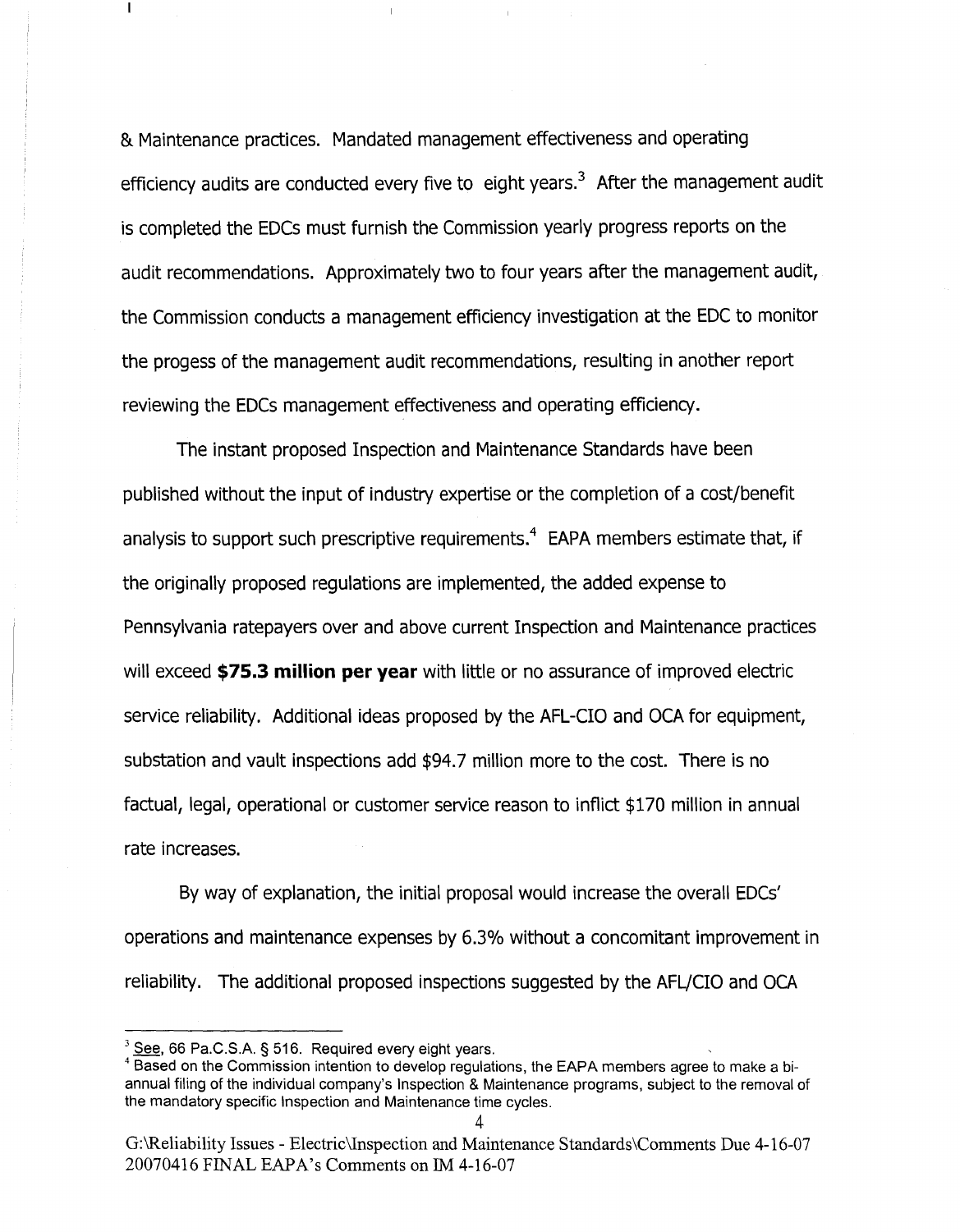would increase this to a 14.3% increase. Moreover, if mandated in its present form, the EDCs will eventually recover their reasonable increased operating costs through increased rates. While the Commission appropriately sets the standards for electric service reliability, how an EDC maintains its system in order to achieve those standards is the responsibility of the EDC.

Each EDC is accountable to this Commission, its customers and its shareholders for meeting reliability benchmarks. This is achieved, in part, through appropriate inspection and maintenance plans which must be flexible so as to allow management to perform. Increasing every EDC's costs of operation through mandatory prescriptive Inspection and Maintenance Standards that provide no commensurate benefit to the customer is counterproductive. Rapid technological advancements, implemented by EDCs, work to accelerate the pace of cost-effective improvements to the operation and maintenance of transmission and distribution systems. New technology makes mandated time cycles obsolete and outdated.

Proponents of prescriptive regulation have offered not one scintilla of evidence to demonstrate a quantifiable benefit. EAPA asserts that when asked the ultimate cost/benefit question, namely what does the customer receive for a 14.3% rate increase, the answer will be nothing. Indeed, as discussed later, the AFL-CIO and OCA proposals arguably impact reliability negatively.

EAPA has included a red-lined version of Exhibit "A" Subchapter  $N -$  Electric Reliability Standards indicating specifically where EAPA seeks language changes to the proposed regulations.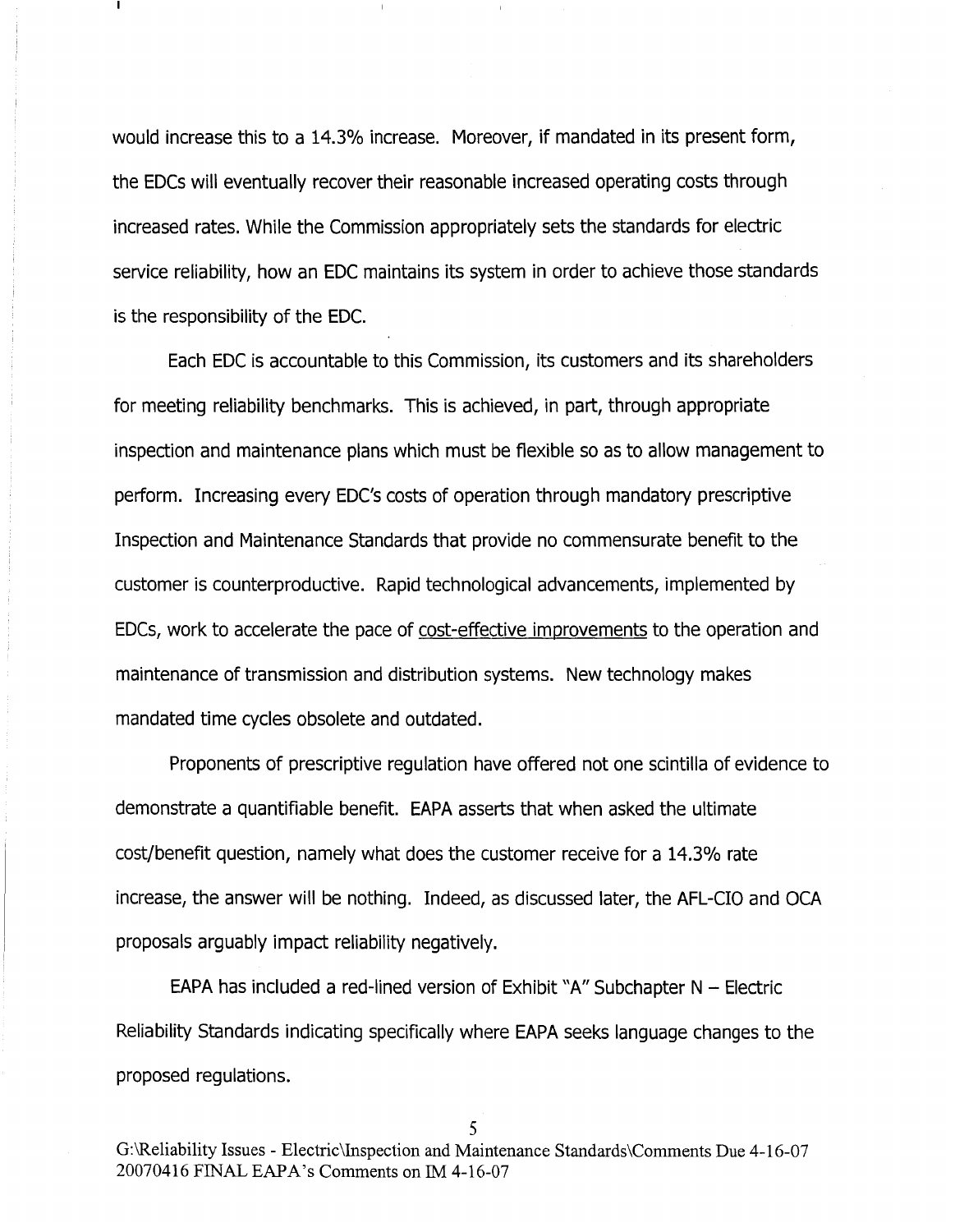# **III. OVER\$75.3 MILLIONIN INCREASED EXPENSEIF PRESCRIPTIVE STANDARDS ARE MANDATED**

Forcing each EDC to adhere to the mandated prescriptive Inspection and Maintenance cycles as proposed is not supported by EAPA member companies. The proposed regulations result in an additional \$75.3 millionin annual expenses or a 6.3% increase to the EDCs' current operations and maintenance budgets. The increase would be passed on to consumers without proof of improved system reliability. This **\$75.3 million**<sup>5</sup> estimate does not include the additional specific maintenance practices advocated by the AFL-CIO and OCA in the comments filed on November 6, 2006.

If adopted as proposed, Pennsylvania citizens will eventually pay an additional amount over and above the \$75.3 million annually, in current dollars, when EDCs:  $(1)$ file for their next general rate case to recover these increased operating costs from their customers, or (2) request a rider for current recovery. The EDCs'overall operations and maintenance expense would increase 6.3%, at present day value, over present practices without an analysis demonstrating any benefit to reliability for the dollars spent. This occurs at a time when the major EDC's are scheduled to come out of generation rate caps and with corresponding pressure to minimize electric rate . increases. The EDCswould note that current cost estimates do not include dollars for training the requisite workforce which will be needed to meet the prescriptive standards proposed.

 $<sup>5</sup>$  Dollars are shown in present day dollars and present labor costs. If the regulations are implemented two years</sup> from now, the estimate would increase. Additionally, the number of EDC workers to perform the mandated Inspection and Maintenance Standards would necessarily increase, further driving up the expense. These increases means the estimate of \$75 million would be understated.

G:\Reliability Issues -E1ectric\Inspection and Maintenance Standards\Comments Due 4-16-07 20070416 FINAL EAPA's Comments on IM 4-16-07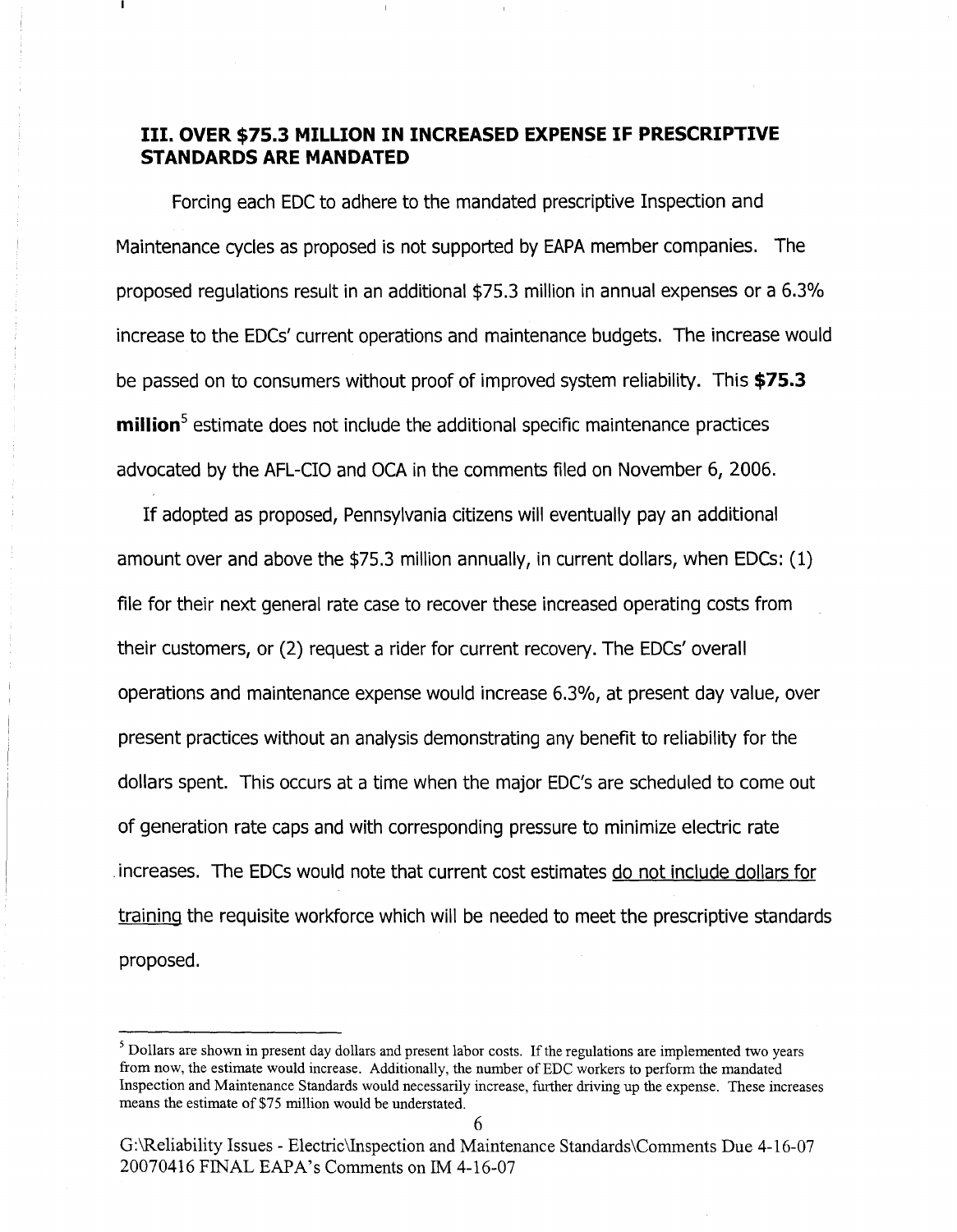Exhibit "B" attached hereto and incorporated herein details by category the estimated additional \$75.3 million in expense that will be incurred and passed on to customers if the proposed regulations are adopted.

EAPA and its member EDCs acknowledge that, in enacting the Electricity Generation Customer Choice and Competition Act, 66 Pa.C.S.A. §§ 2801-2812, ("the Choice Act") the General Assembly sought implementation of inspection and maintenance standards through regulations. 66 Pa.C.S.A. § 2802(20). The regulation, however, need not be prescriptive and, indeed, the Commission, in large part, fulfilled this legislative policy when it established reliability indices. Rather than additional regulation which could actually hinder the use of new technology designed to improve reliability in a costeffective manner, EAPA urges a regulatory framework requiring an annual filing of an Inspection and Maintenance Plan by each EDC. This would afford an opportunity for the industry to supplement information already supplied to the Commission with detail on current I & M plans and practices AND provide an opportunity to inform on new technology which an EDC may be planning to deploy. The Plan would meet the legislative policy objective and provide needed flexibility in a time of rapid technological advancement in the area of reliability.

## **IV. MANAGEMENT EXPERTISE AND DISCRETION MUST BE RECOGNIZED AND SUPPORTED**

The consensus of the courts is that the Commission's authority to inject itself in the internal management of a public utility is limited. The Commission has general

7

G:\Reliability Issues -Electric\Inspection and Maintenance Standards\Comments Due 4-16-07 20070416 FINAL EAPA's Comments on IM 4-16-07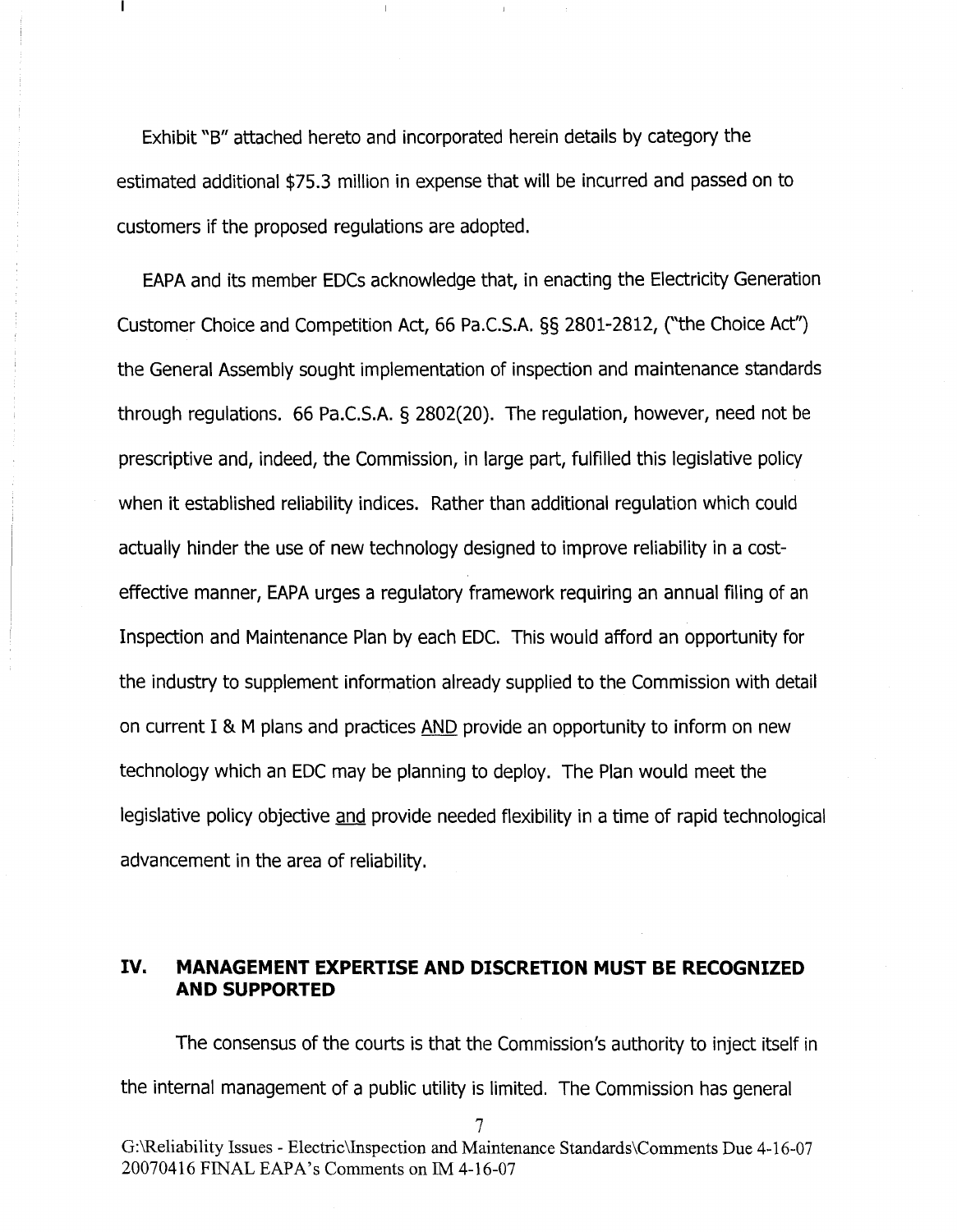administrative power and authority to supervise and regulate all public utilities pursuant to the powers and duties set forth in 66 Pa.C.S. § 501 but it is not authorized to invade the province of the Board of Directors of those public utility corporations regarding its level of labor or how it approaches the provision of service.

 $\mathbf{I}$ 

Absent a finding of abuse of discretion as supported by sufficient substantial evidence, the Commission has no authority to supplant the decision making responsibility of management on matters committed to their discretion. The paucity of evidence offered in this proceeding is neither sufficient nor substantial.

The approach being utilized, namely to adopt changes offered to management decision making by allowing evidence to be offered without laying any evidentiary basis for either the operational expertise of the authors or subjecting them to cross examination is procedurally flawed.

Again, it is well established that, absent legislative authority the Commission is powerless to interfere with the general management decisions of public utility companies. Swathmore Borough v. Public Service Commission 277 Pa.472, 121 A. 488 (1923).

Utility management is in the hands of the utility and the Commission may not interfere with lawful management decisions, including decisions related to the necessary and proper use of operating expenses, unless, on the basis of record evidence, it finds an abuse of the utility's managerial discretion. City of Philadelphia v. Pennsylvania Public Utility Commission, 174 Pa. Super. 641, 102 A.2d 428 (1954).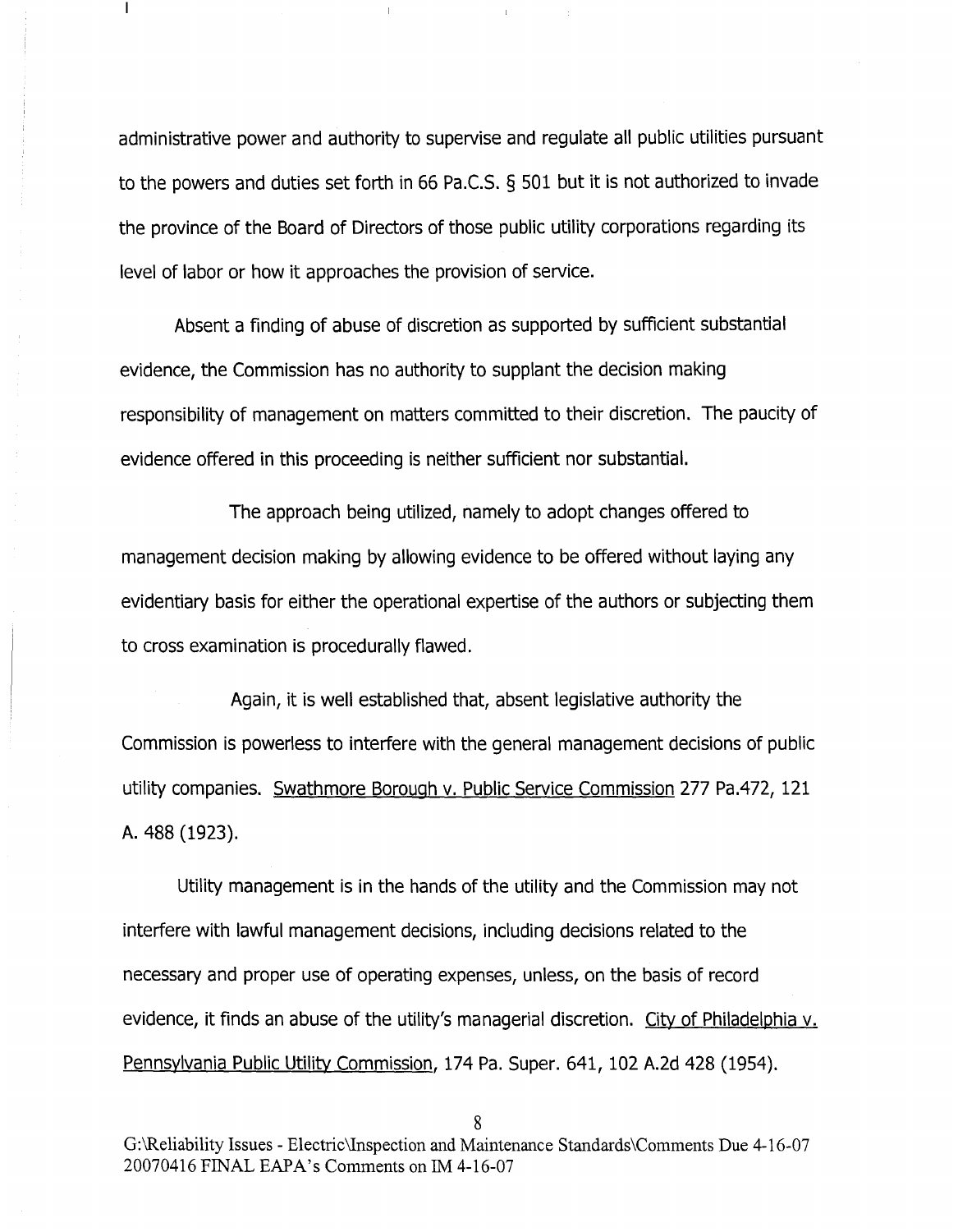## **v. THE ADDITIONAL** I & M **STANDARDS PROPOSED BY THE AFL-CIO AND OCA SHOULD NOT BE ADOPTED**

L

In its comments filed on November 4, 2007, the AFL-CIO proposed additional inspection and maintenance requirements for various inspections such as substations. AFL-CIO comments at p.4. These requirements go well beyond the Commission proposed regulations. In addition, the OCA requested in comments filed on November 6, 2007 still more inspection requirements. OCA comments at pp. 7-8. EAPA and its member companies strongly object to the AFL-CIO/OCA inspection requirements because they would simply cause an additional increase in  $O$  & M expense without any improvement in reliability.

*A. Substation Transformers supplying transmission lines* - The industry opposes an annual intrusive inspection of transformers, particularly transmission transformers. An intrusive inspection would require that the transformer be opened and the oil removed or lowered, requiring a complete vacuum processing of the transformer. For example, two employees working i3-hour shifts for five to seven days would be necessary to complete the task. More importantly, the industry is aware that more can be learned about the internal condition of the transformer by doing the usual semi-annual Dissolved-Gas-in-Oil (DGA) tests. The DGA will reveal a problem long before visible indications of the problem manifest. In 99% of the cases, any problem will be inside the winding of the transformer and not visible unless the core and coil assembly is removed and disassembled. Opening a transformer significantly increases the risk of contaminating the core and coil assembly which will eventually cause failure. The industry performs semi-annual DGA tests on all EHV (345KV voltage will vary 9 G:\Reliability Issues - Electric\Inspection and Maintenance Standards\Comments Due 4-16-07 20070416FINAL EAPA's Commentson 1M4-16-07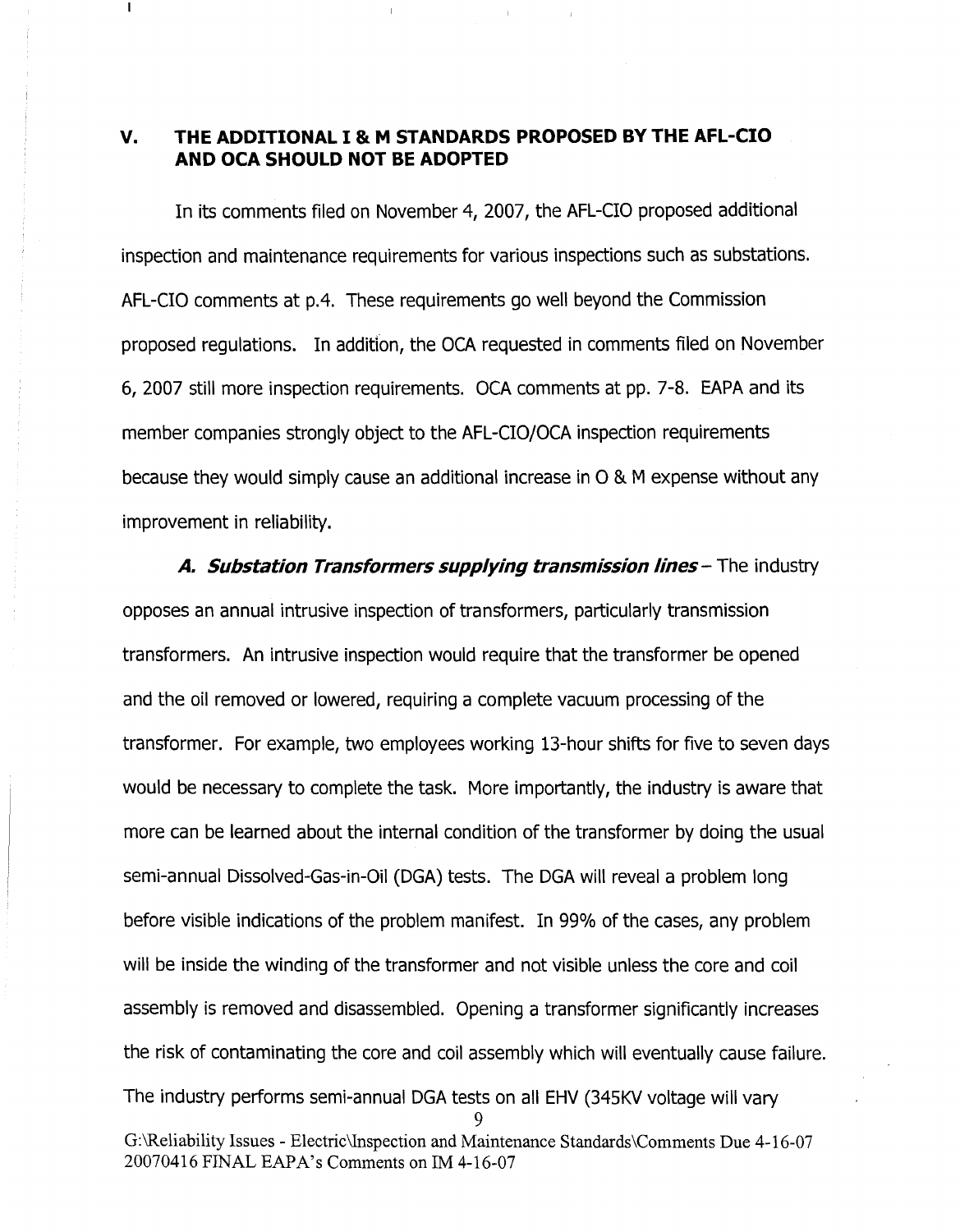between companies) transformers and annual DGA tests on all other large power (138KV- voltage will vary between companies) transformers. The proposed inspection is costly, unnecessary and could decrease the life of the equipment.

 $\mathbf{I}$ 

The intrusive testing will likely create extensive transmission congestion charges as critical assets must be removed from service to satisfy this proposal. These congestion costs could amount to several millions of dollars because the EDCs cannot schedule this activity without impacting the transmission system.

As an example, when a 345kV transformer failed in Erie, PA in 2003, the congestion charges associated with this failure were \$300,000 per day. Another example is described in the study completed by PJM regarding the loss of a 500kV transformer. The study showed that the combined congestion costs associated with potential failure and extended time of restoration for 15 transformers were \$118M annually. Due to the magnitude of transformers impacted by this proposal, and the scheduling constraints that require this work to be done throughout the year, these costs would be difficult to avoid.

*B. Substation Transformers supplying distribution lines* - The same comments apply to the transformers supplying distribution lines as were stated above. Small power transformers (23KV and below- voltage may vary between companies) have a DGA test performed once every three years. In addition, all Load Tap Changer (LTC) equipped transformers have an oil sample taken from the LTC compartment. This oil sample is sent to oil testing lab for analysis of tap changer condition.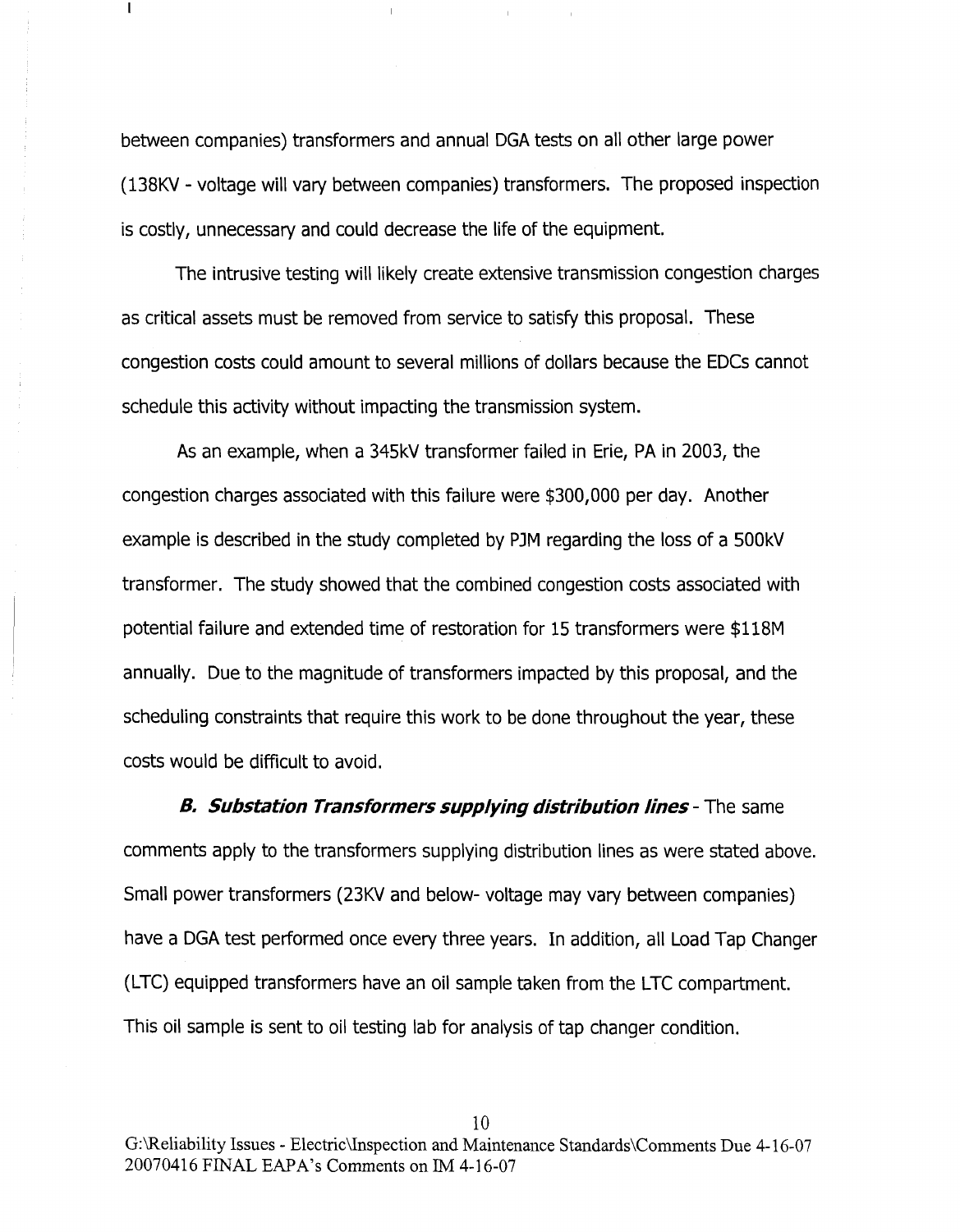Many distribution substations are in-service without the capacity redundancy necessary to remove a station transformer from service without significant preparatory work, up to and including adding additional substation station transformers or bringing in mobile substations to provide for the needed transformer outages. The capital costs of this infrastructure improvement were not included in the annual cost of substation transformer maintenance.

An overlooked fact pertinent to all these recommendations is the detrimental affect on customer service reliability. When equipment is taken out of service to perform the proposed inspections and maintenance, the net result is a less reliable system during the inspection and maintenance of equipment. The bottom line is that equipment must remain in service to benefit customers.

Outdoor substations are included in the EDCs' existing infrared program performed on all overhead lines. Repairs are handled on a case by case basis but any overheated condition that is 50 C or higher is inspected As-Soon-As-Possible. The actual time is dependant upon system conditions and the availability of manpower dealing with outages and current construction schedules. Transmission equipment outages require the approval of PJM. The 30 day requirement for transmission equipment is not realistic based on PJM scheduling, as PJM generally requires more than <sup>30</sup> days notice to take transmission facilities out of service. The 60 day requirement may not be practical if the condition is found during peak load conditions. PJM is very reluctant to allow transmission facilities to be out of service for routine maintenance during peak summer months, i.e. June-August. If a routine infrared

11

G:\Reliability Issues - Electric\Inspection and Maintenance Standards\Comments Due 4-16-07 20070416FINALEAPA's Comments on 1M4-16-07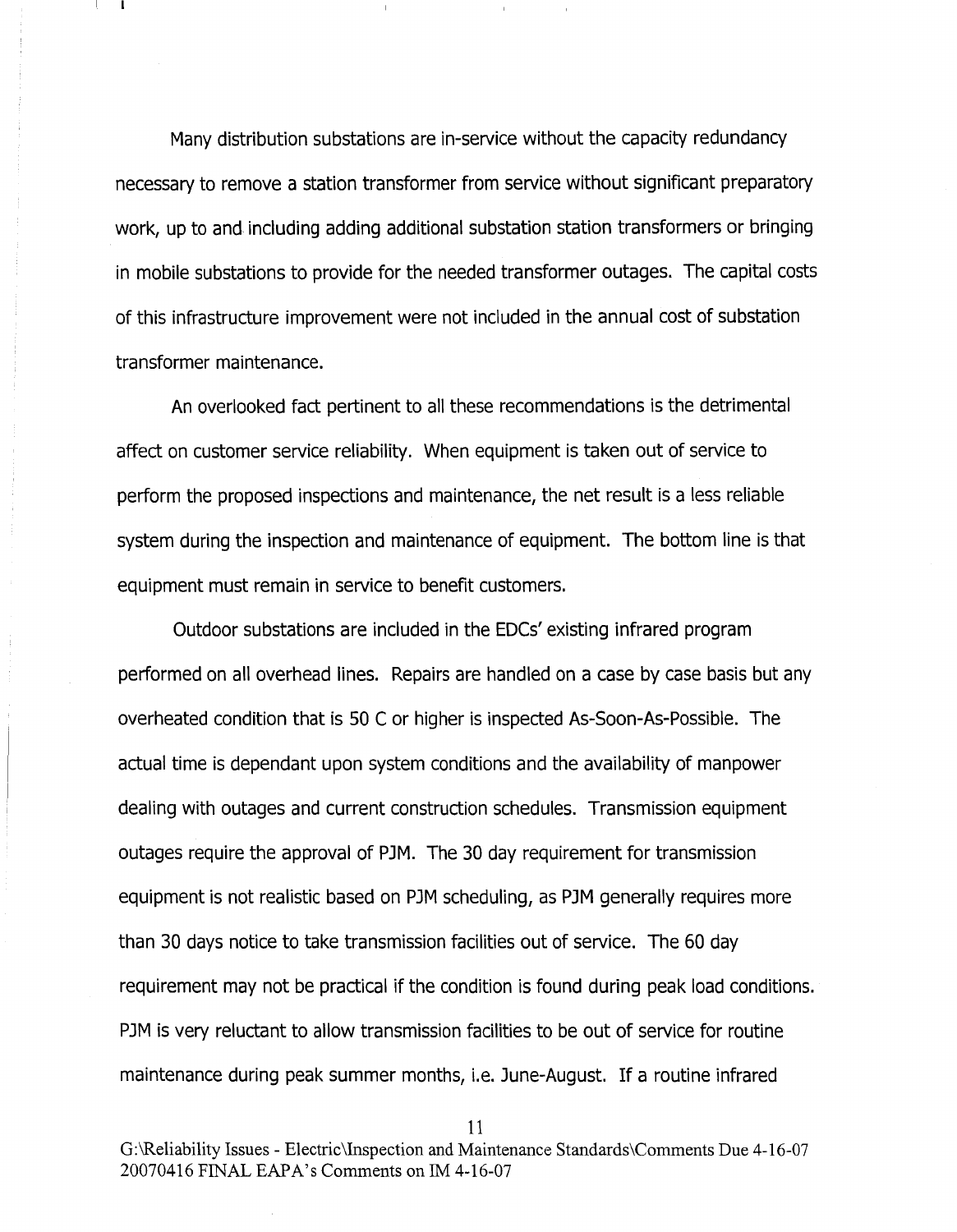program is in place and being followed, it would be hard if not unlikely for a 100 C condition to occur. Even a biannual or triennial program will identify problems before they reach that stage.

The member companies have every incentive to maintain reliability within the benchmarks. The Commission can be assured that no company would delay fixing a problem if an identified problem will possibly impact reliability indices. The Commission need not and should not intrude into management discretion. The EDCs maintain the distribution and transmission systems in a manner which is cost effective, efficient and provides reliable service.

As stated earlier in the Association's November 6, 2006 comments, "mandating inflexible, proscriptive time-based inspection and maintenance practices discourages the EDCs from integrating new technologies into their respective organizations because the mandates close the door on EDCs harvesting a payback in the form of reduced operating costs. EDCs should be permitted to develop targeted, specific, maintenance programs using the latest technologies that have cost-effective result for improving reliability." See, EAPA Comments at p.  $27 - ($  Docket Nos. L-00040167 and M-00061957 filed on November 6, 2006)

If the additional OCA and AFL-CIO maintenance programs were implemented, EAPA members estimate another \$94.7 million would be required in addition to the \$75.3 million already estimated to implement the proposed regulations. No plausible interpretation of the Choice Act would support a conclusion that the Commission should impose a \$170 million rate increase without quantifiable benefits to the consumers or

G:\Reliability Issues - Electric\Inspection and Maintenance Standards\Comments Due 4-16-07 20070416 FINAL EAPA's Comments on 1M4-16-07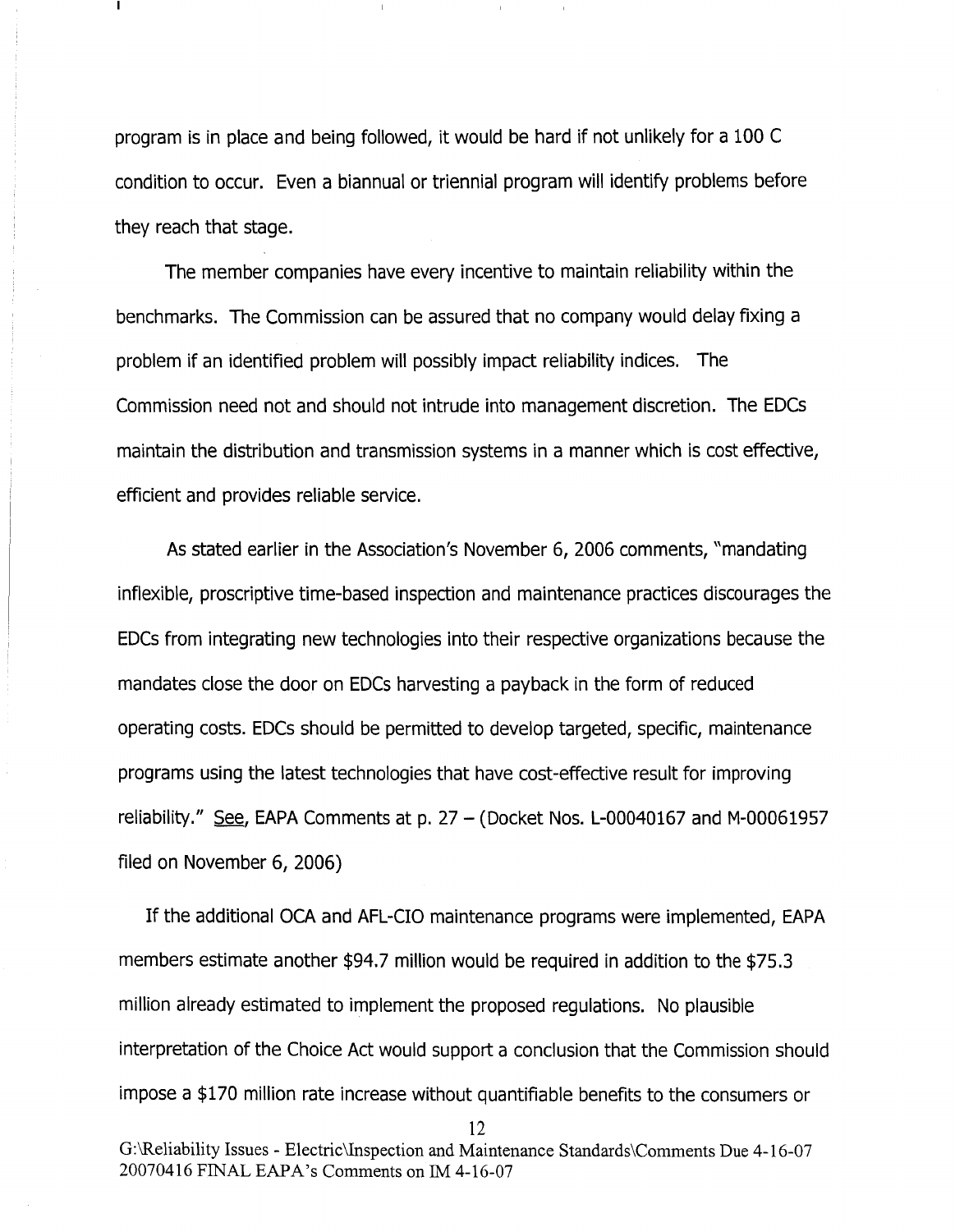that the Commission should impose regulations which do not consider future technological advance. See Exhibit "c" attached hereto and incorporated by reference.

# **VI. THE PROPOSALS IGNORE FERC JURISDICTION - BULK ELECTRIC SYSTEM 100 kV OR HIGHER**

 $\mathbf{I}$ 

Since the initiation of this docket, the Federal Energy Regulatory Commission (FERC) has asserted its jurisdiction over the bulk power electric system. FERC Order issued on March 16, 2007 clarified the agency's intent to impose the Nation Electric Reliability Council (NERC) definition of bulk electric system.<sup>6</sup> Further, the NERC registration process is to provide as much certainty as possible regarding the applicability to and the responsibility of specific entities to comply with the Reliability Standards in the start-up phase of a mandatory Reliability Standard regime. FERC also confirmed in its statements in the NOPR that the Bulk-Power System reaches farther than those facilities that are included in NERC's definition of bulk electric system.<sup>7</sup> The states can participate with NERC on further development of NERC Reliability Standards. FERC recently adopted NERC "Reliability Standards", effective January 1, 2007. Before further action of this Commission in the form of prescriptive regulation, the NERC "Reliability Standards" should be fully implemented so as to determine whether they effectively manage the reliability of the bulk electric systems.

 $6$  As defined by the Regional Reliability Organization, the electrical generation resources, transmission lines interconnections with neighboring system and associated equipment, generally operated at voltages of 100 kV or higher. Radial transmission facilities serving only load with one transmission source are generally not included in this defmition. FERC Order Issued March 16, 2007, 18 CFR Part 40

 $7<sup>7</sup>$  See, NOPR at P 66. For these same reasons, FERC rejects the position of those commentators that suggest the statutory definition of Bulk-Power System is more limited than the NERC definition of bulk electric system.

G:\Reliability Issues - Electric\Inspection and Maintenance Standards\Comments Due 4-16-07 20070416 FINAL EAPA's Comments on IM 4-16-07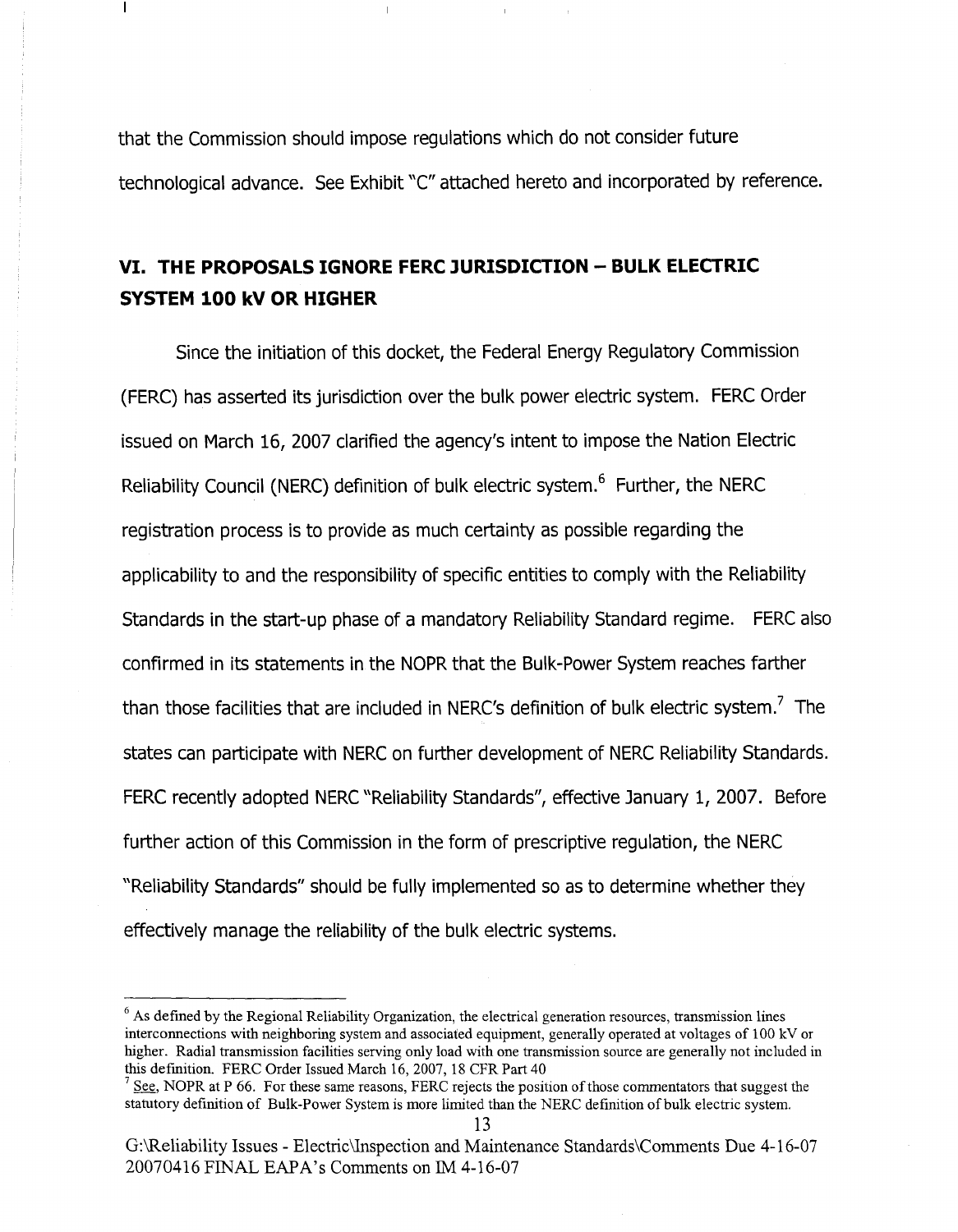This portion of the bulk electric system is clearly now under FERC jurisdiction and FERC will impose inspection and maintenance standards on the system as defined. In other words, circuits defined by the RTO as operating at 100 kV or higher will not fall under the Commission's proposed regulations. This intervening change in federal policy must be recognized in this docket.

The DCA in its comments to the Technical conference stated that "the August 2003 Blackout caused in part from inadequate vegetation management had an economic cost of between \$4 billion and \$10 billion in United States alone". See, OCA comments at p. 3. However, since this incident was caused by the bulk electric system which now falls under FERC jurisdiction, the mandatory maintenance cycles proposed will not be applicable and are unnecessary.

EAPA and its members companies believe that a reliable electric distribution system can be maintained by providing the individual EDCs flexibility to determine the maintenance time cycles. The Commission should only require the filing of individual company Inspection and Maintenance plans. The Commission then has the ability to order more stringent maintenance time cycles if the companies are not meeting their own plans or falling short of the established reliability indices.

# **VII. MANDATORY PENALTIES PROPOSED BY OCA and AFL-CIO SHOULD NOT BE ADOPTED**

The Commission did not propose mandatory penalties related to non-compliance with minimum inspection and maintenance standards. The EAPA and member companies agree with the Commission that it is not necessary to impose penalties 14 G:\Reliability Issues - Electric\Inspection and Maintenance Standards\Comments Due 4-16-07 20070416 FINAL EAPA's Comments on IM 4-16-07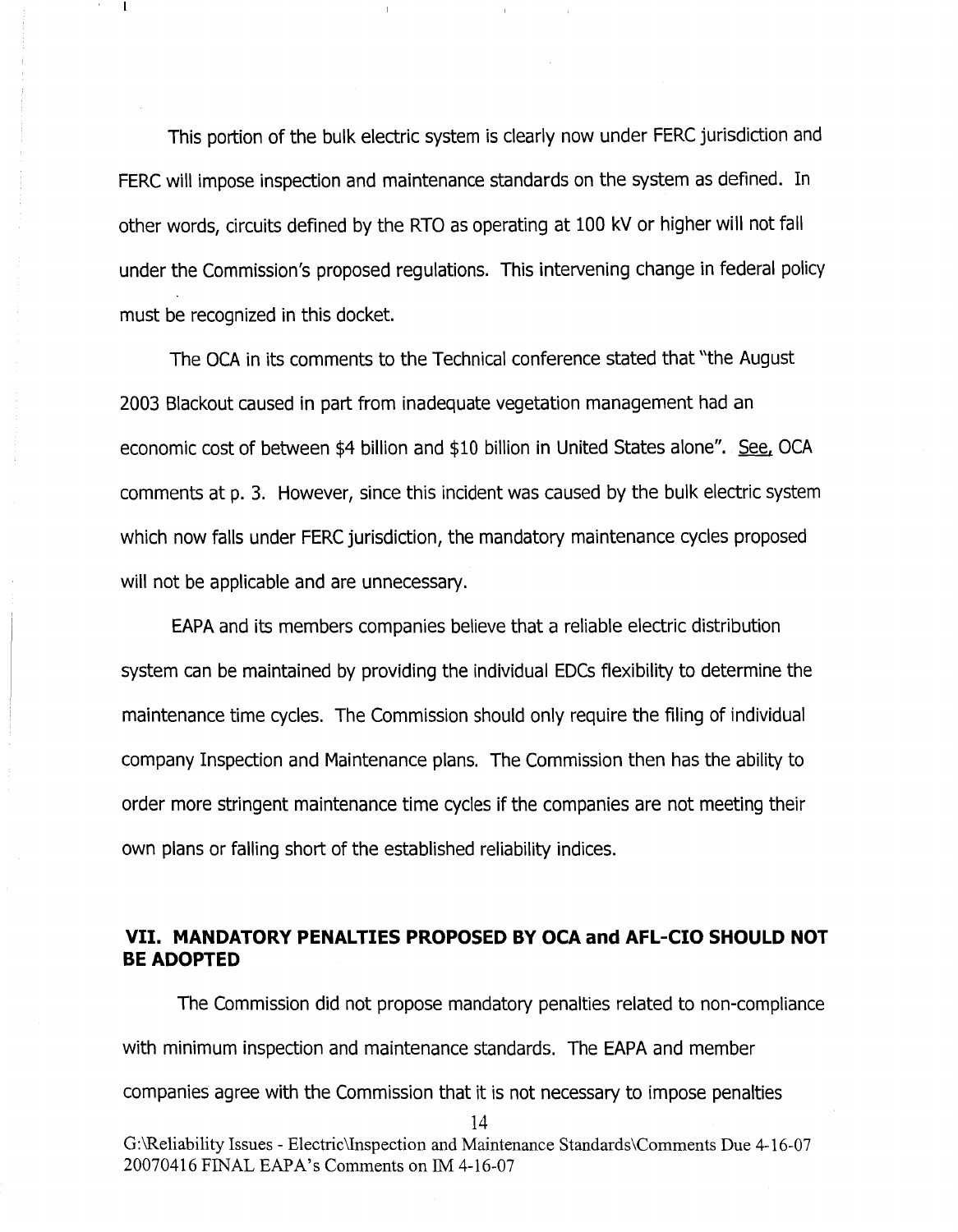through regulation because each case must consider all circumstances and the Commission has the authority to impose additional requirements upon an EDC for failures related to reliability.

 $\mathbf{I}$ 

In its Comments, filed on November 6, 2006, the OCA asks the Commission to consider mandatory penalties for failure to comply with repair time frames. See, OCA comments at p. 12. The AFL-CIO also requested automatic penalties for failure to repair within stated periods of time. See, AFL-CIO comments at p. 5. Putting aside the obvious due process deficiencies, the use of automatic penalties is simply unfair. As events such as Hurricane Katrina and September 11 demonstrate, there are uncontrollable factors that impact reliability through interruption of service in the supply of distribution system parts, substation replacement parts, and the like. Major catastrophes can interrupt the supply of necessary parts by impacting where parts are manufactured or the ability to transport the necessary parts via railroad or competing demands for limited critical inventory. Therefore, emergency events outside the control of Pennsylvania EDC's should be reason enough for elimination of any consideration of automatic penalties.

## **VIII. QUARTERLY RELIBILITY REPORTS**

The Commission's current quarterly reliability reports filed by the member companies do provide sufficient information to keep the Commission and staff fully informed of the service reliability for each company.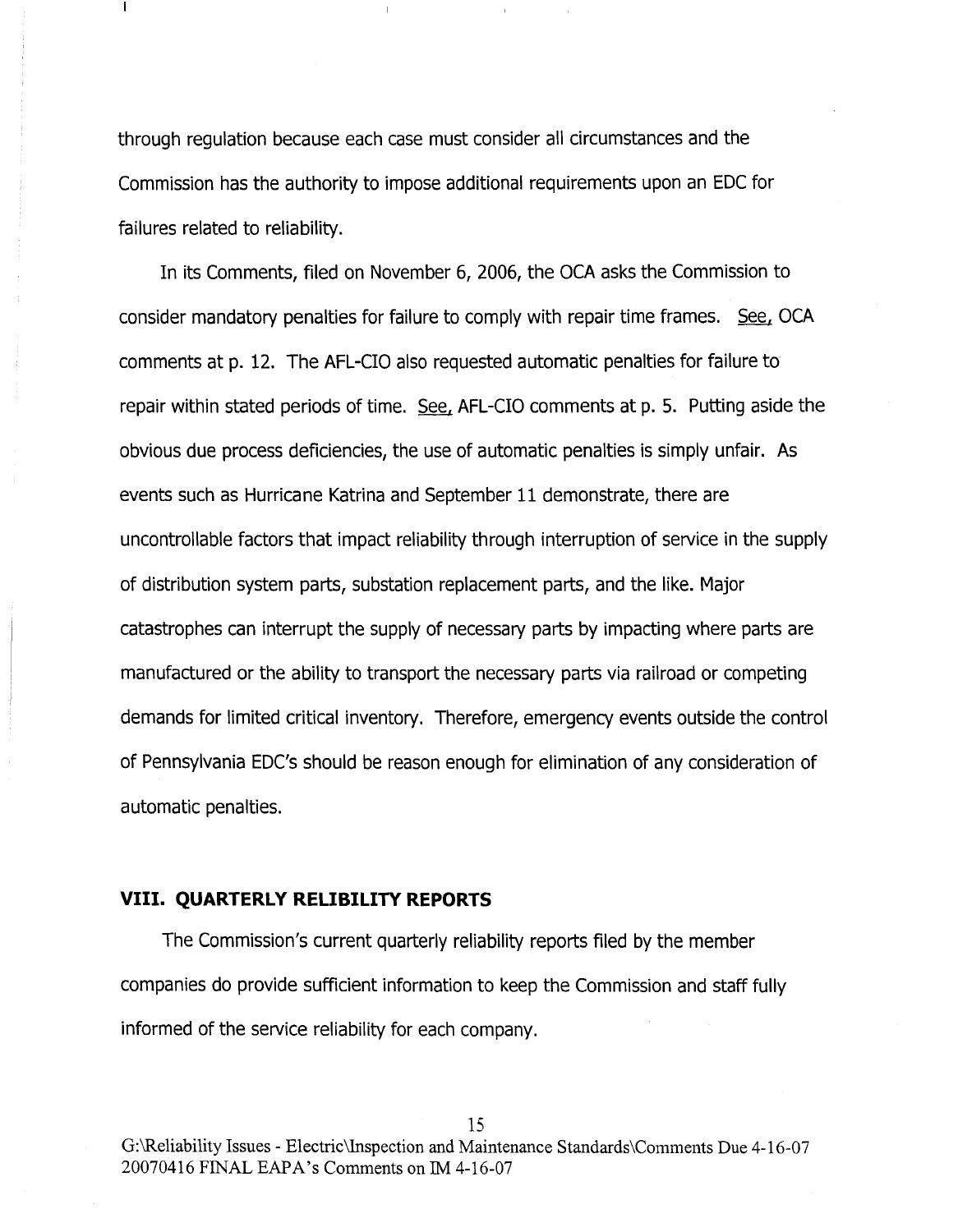The rolling twelve month reliability indices are provided each quarter on SAlFl, CAlDl, SAlOl and (if available MAlFl)which are the prime indicators on meeting the reliability benchmarks. Storm information is also provided along with specific remedial efforts taken for the worst performing 5% of the circuits identified. A rolling twelve month breakdown and analysis of outages caused during the proceeding quarter is also provided: including the number and the percentage of service outages, the number of customers interrupted, and customer interruption minutes categorized by outage. This latter measurement includes information as to the outage cause such as equipment failure, animal contact, vegetation, etc.

 $\mathbf{I}$ 

In addition, proposed solutions are identified for the service problems reported. The quarterly and year to date information are provided on the progress toward meeting transmission and distribution inspection and maintenance goals and objectives. Quarterly and year to date information on budgeted versus actual transmission and distribution operation and maintenance expenditures in total and detailed by account. In addition similar reporting is done on the transmission and distribution capital expenditures. Staffing levels are also discussed in the quarterly reporting. The smaller member companies file the reliability indices on quarterly basis but not the detail of the other information.

This reliability information filed by the member companies clearly provides the Commission with necessary information to track the progress of reliability, and meet its statutory duties.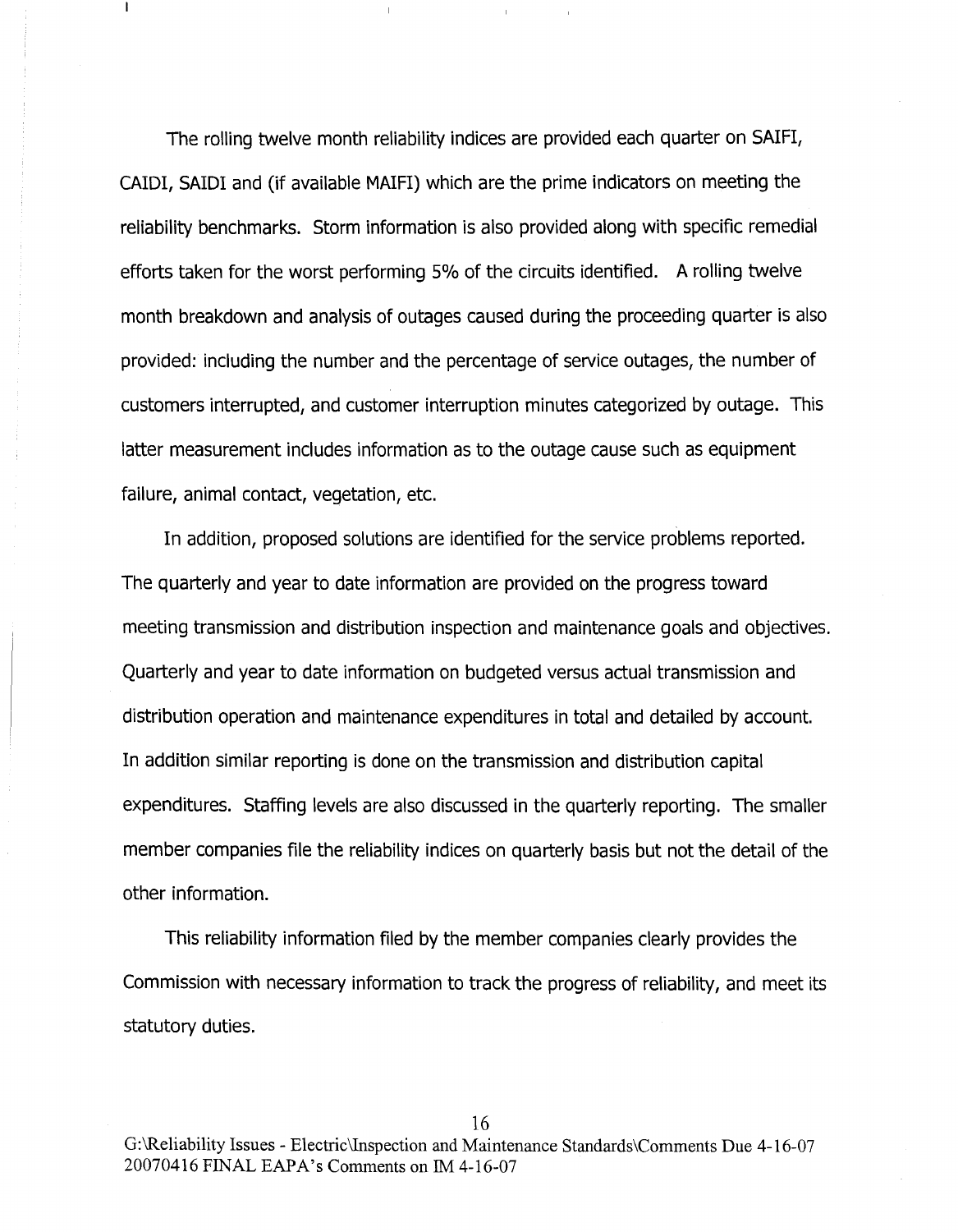## **IX. TRAINED WORKFORCE IS NOT AVAILABLE TO ENABLE COMPANIES TO COMPLY WITH THE PROPOSALS OFFERED IN THIS DOCKET**

 $\mathbf{I}$ 

The EDCs have steadfastly maintained that emerging new technology is vastly superior to an endeavor which would embrace labor intensive practices. The possibility exists that the Commission will ignore industry concerns and embrace those offered by staff, the AFL-CIO and the OCA. In response, there are two serious obstacles to an endorsement of labor intensive suggestions.

First and foremost, there is an absence of trained staff and workforce to comply with these proposals. As the Association stated in its original November 6, 2006 comments, NERC has found that the skilled and experienced technical talent necessary for the electric industry does not exist in the United States. Association Comments at page 8, citing NERC 2006 Long Term Reliability Assessment p.26. As a consequence, the EDCs could not comply for at least four to five years; i.e. the time necessary to train a competent workforce.

Second the costs of hiring, training and paying a group of workers, has not been figured into the cost estimates provided. Assuming an initial outlay of \$15 million dollars annually the labor intensive practices promoted are even more egregious in terms of the inevitable impact on rates. Regulations that cannot be complied with and which significantly raise the cost of electricity are simply not in the public interest.

Further, managing the budget planning process for EDC system improvement and system upgrades, including the allocation of financial resources, starts at least six months in advance of the budget year. Accordingly, even if the Commission were to

17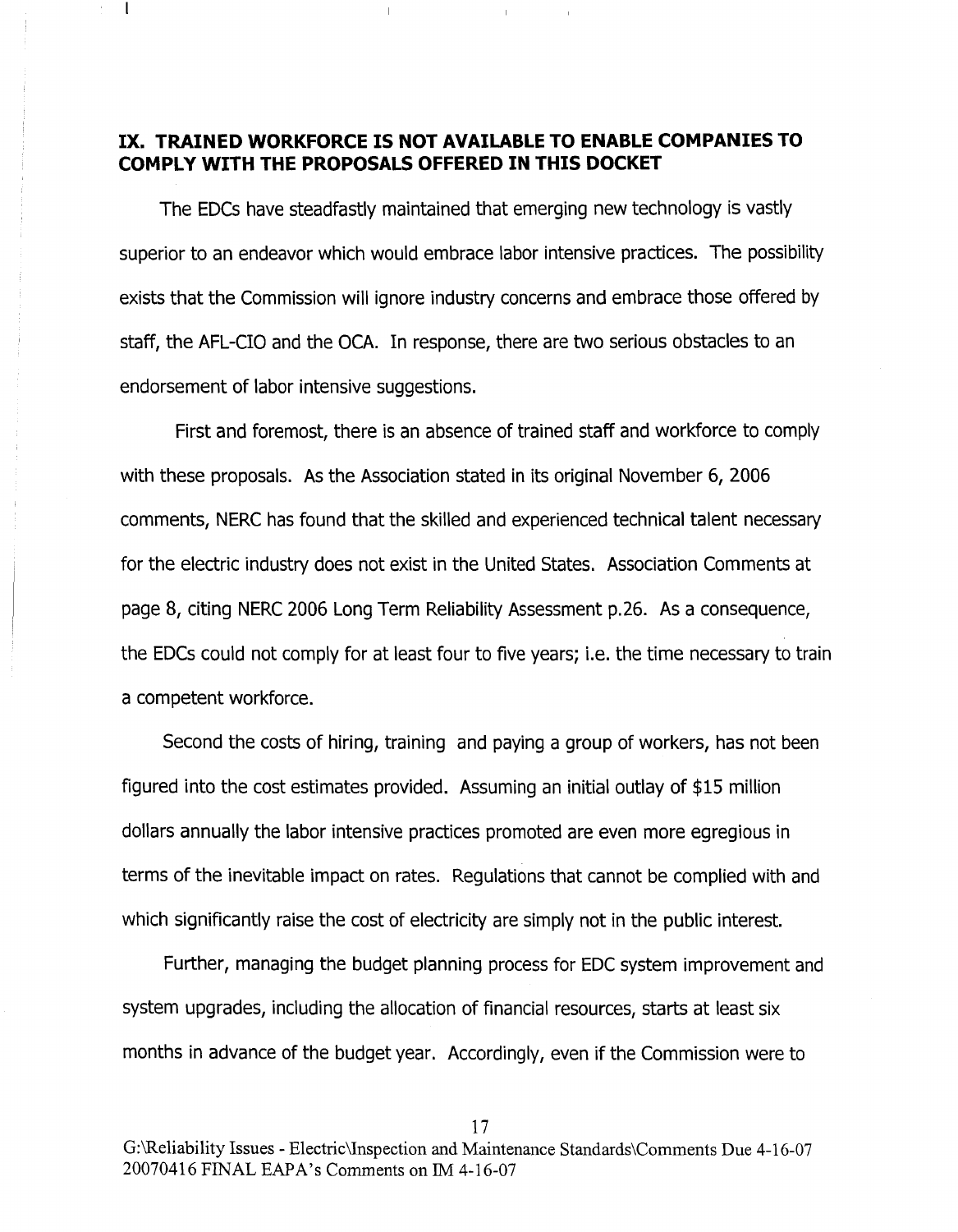adopt prescriptive regulations, EDCs would need considerable time to allocate resources prior to the effective date.

We would note that no party has hastened to dispute claims that the proposed requisite workforce does not exist or that labor intensive costs will increase rates. The Commission has encouraged the industry to mitigate price increases as rate caps expire. The Association welcomes the Commission's assistance in reaching that goal by rejecting the proposed prescriptive standards.

#### **x. CONCLUSION**

The proposed Regulations' prescriptive standards add significant annual costs as demonstrated by the charts included as exhibits with these comments. The annual increase is as follows:

1. Original proposed regulations \$75.3 million

2. Additional AFL-CIO and DCA proposals \$94.7 million

3. Hiring and training workforce \$15 million

4. Congestion costs equal millions of additional dollars.

In other words, a \$185 million or 15.5% annual rate increase not including added congestion costs. The Association suggests that the legislature did not envision increased rates when it enacted the Choice Act. The question of whether reliability will be improved with these prescriptive standards must be asked. The answer is no demonstrated improvement in overall reliability.

G:\Reliability Issues - Electric\Inspection and Maintenance Standards\Comments Due 4-16-07 20070416 FINAL EAPA's Comments on 1M4-16-07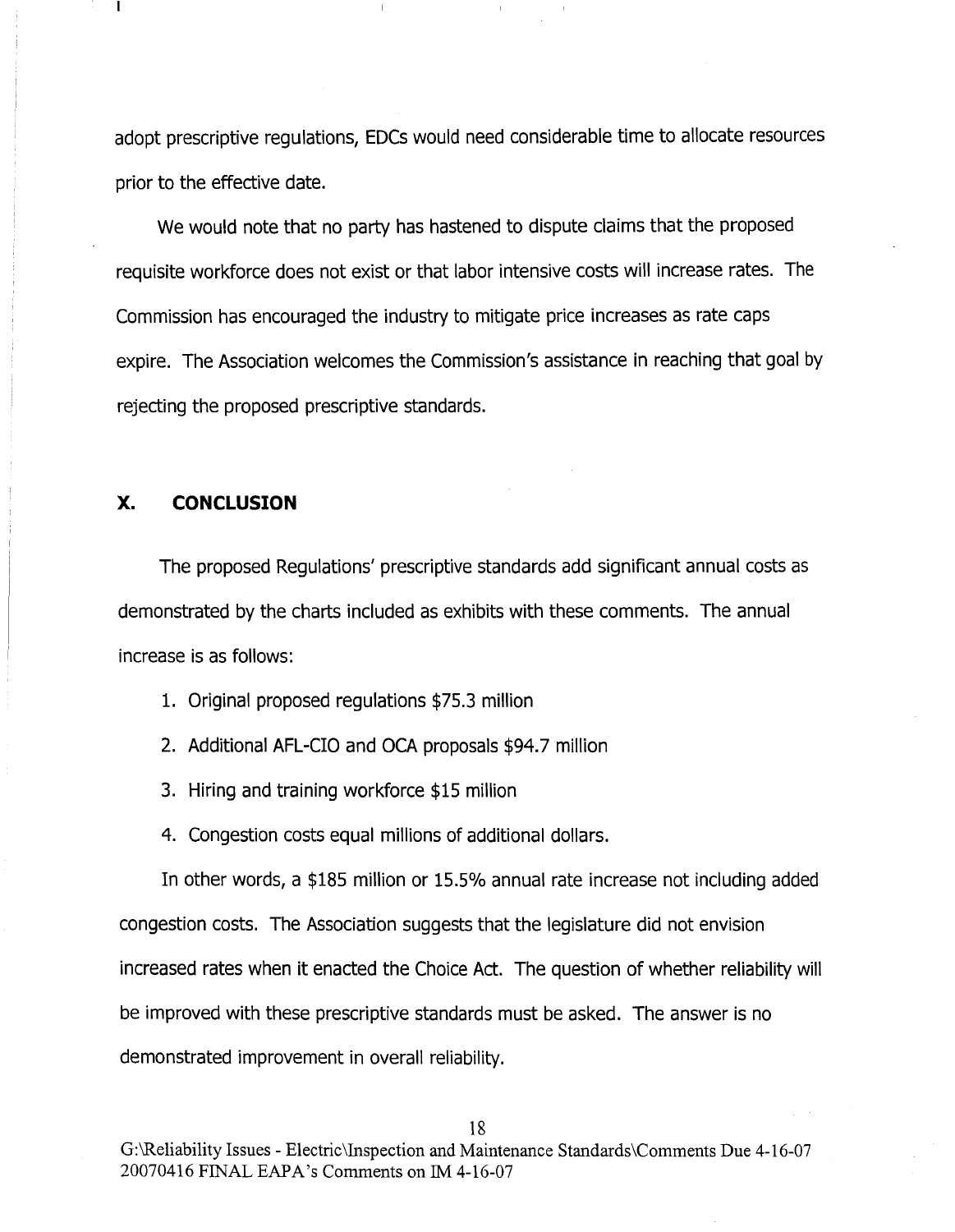The EAPA and its member companies believe the prescriptive rules will lead to increased cost and further exacerbate a trained workers shortage. The timing of budget preparation and labor issues relating to the training of competent work force would make it extremely difficult for the Pennsylvania EDCs to comply with the proposed regulations within a year of adoption.

Moreover, FERC has asserted jurisdiction over transmission lines of 100 kV and higher and NERC has designed the "Reliability Standards" for bulk electric systems. EAPA urges the Commission to permit the national "Reliability Standards" to fully function before imposing additional regulatory mandates.

The EAPA strongly recommends that the proposed regulations be modified so as to remove all of the mandated Inspection and Maintenance time cycles and eliminate automatic rejection of plans that do not have mandated time cycles. The key distinction is to permit each EDC to establish its own Inspection and Maintenance plan and recognize the uniqueness of each electric delivery system. EAPA member EDCs request that the Commission accept the filing of the present individual EDCs Inspection and Maintenance Plans and hold the EDCs accountable to said plans. The major companies would, of course, continue to provide quarterly update on progress inspection and maintenance plans which would comply with the requirements of the Electricity Generation Customer Choice and Competition Act. 66 Pa.C.S.A. § 2802(20). The Commission should adopt the revised proposed regulations in Exhibit "A".

Finally, the PUC proposed regulations, if adopted, promote an active intrusion by the Commission into the manner in which EDCs operate facilities. The general rule is